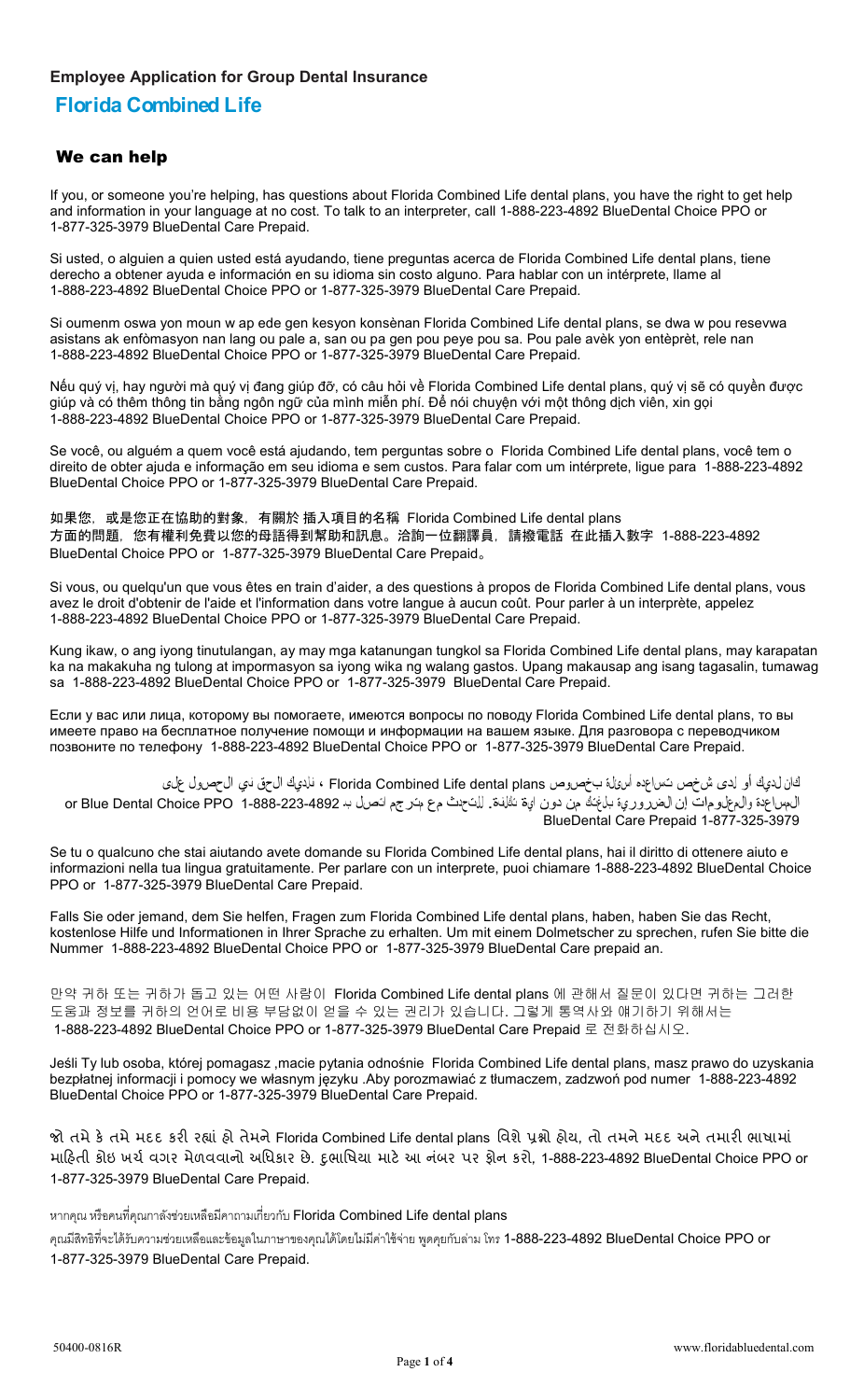## **1557 Non-Discrimination**

Florida Combined Life Insurance Company, Inc. (FCL) complies with applicable Federal civil rights laws and does not discriminate on the basis of race, color, national origin, age, disability, or sex. FCL does not exclude people or treat them differently because of race, color, national origin, age, disability, or sex.

FCL.:

- Provides free aids and services to people with disabilities to communicate effectively with us, such as:
	- o Qualified sign language interpreters
	- o Written information in other formats (large print, audio, accessible electronic formats, other formats)
- Provides free language services to people whose primary language is not English, such as:
	- o Qualified interpreters
	- o Information written in other languages

If you need these services, contact 1-888-223-4892 BlueDental Choice PPO or 1-877-325-3979 BlueDental Care Prepaid.

If you believe that FCL has failed to provide these services or discriminated in another way on the basis of race, color, national origin, age, disability, or sex, you can file a grievance with:

Civil Rights Coordinator 17500 Chenal Parkway Little Rock, AR 72223 1-800-260-0331 Email civilrightscoordinator@fclife.com.

You can file a grievance in person or by mail or email. If you need help filing a grievance, our Civil Rights Coordinator is available to help you.

You can also file a civil rights complaint with the U.S. Department of Health and Human Services, Office for Civil Rights electronically through the Office for Civil Rights Complaint Portal, available at *[https://ocrportal.hhs.gov/ocr/portal/lobby.jsf,](https://ocrportal.hhs.gov/ocr/portal/lobby.jsf)* or by mail or phone at:

U.S. Department of Health and Human Services, 200 Independence Avenue SW., Room 509F, HHH Building, Washington, DC 20201 1–800–368–1019, 800–537–7697 (TDD).

Complaint forms are available at *[http://www.hhs.gov/ocr/office/file/index.html.](http://www.hhs.gov/ocr/office/file/index.html)*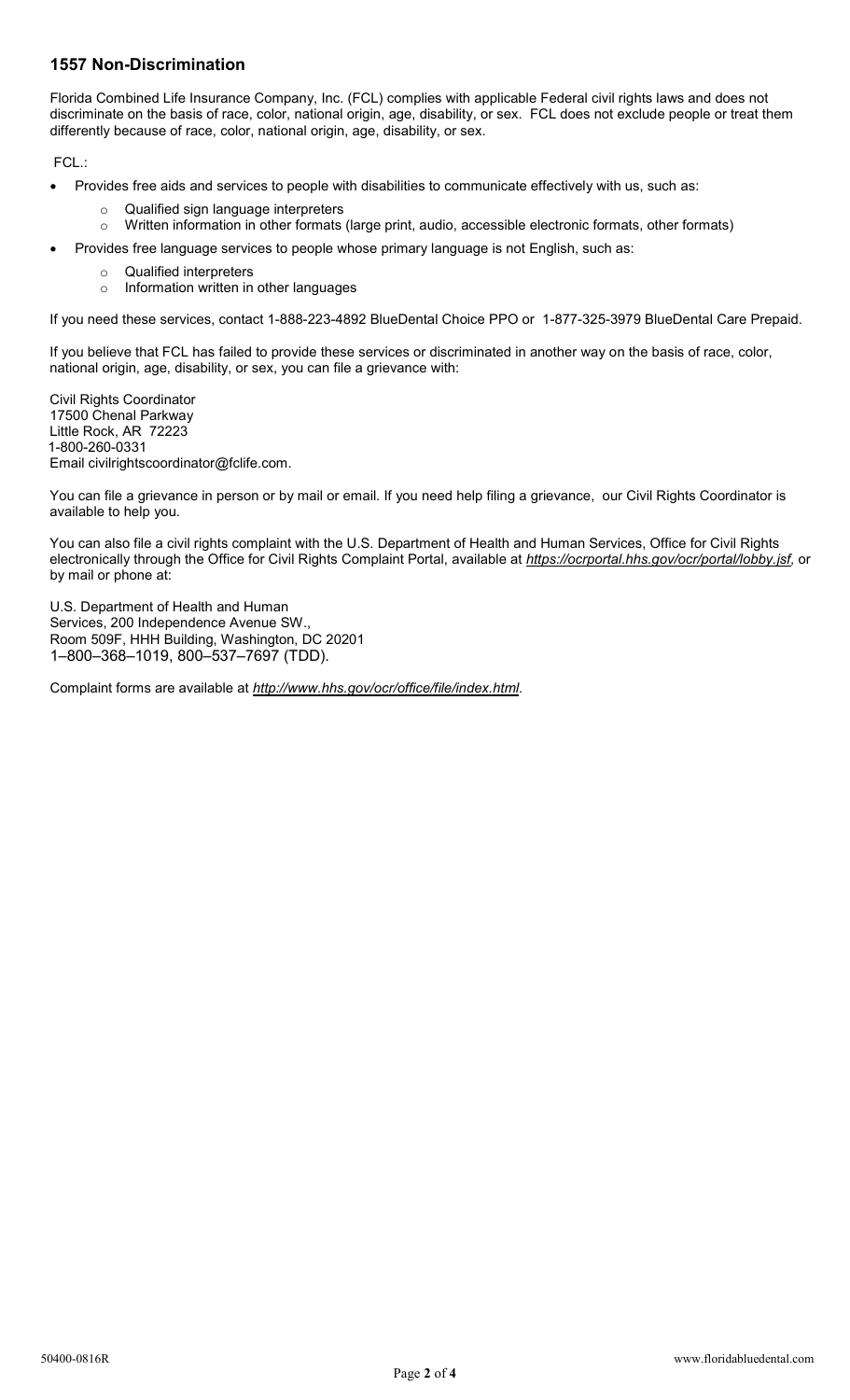## **Employee Application for Group Dental Insurance**

## **Florida Combined Life**

| <b>SECTION 1: To be completed by Group Insurance Administrator or Employer</b>                                                                                                                                                                                                                   |                                        |             |                                      |                   |                                      |         |              |                     |                             |                                                               |                       |                                                                                                                                  |        |  |
|--------------------------------------------------------------------------------------------------------------------------------------------------------------------------------------------------------------------------------------------------------------------------------------------------|----------------------------------------|-------------|--------------------------------------|-------------------|--------------------------------------|---------|--------------|---------------------|-----------------------------|---------------------------------------------------------------|-----------------------|----------------------------------------------------------------------------------------------------------------------------------|--------|--|
| FCL Group No.                                                                                                                                                                                                                                                                                    | <b>Group Name</b><br>1.                |             |                                      |                   | $\overline{2}$                       |         |              |                     |                             | 3<br>Business Phone No.                                       |                       |                                                                                                                                  |        |  |
| Division No.                                                                                                                                                                                                                                                                                     | 4<br>Class                             |             |                                      |                   |                                      |         |              |                     | 5                           |                                                               |                       | Effective Date MM DD YYYY<br>$\prime$                                                                                            | 6      |  |
| <b>SECTION 2: To be completed by Employee (Please print.)</b>                                                                                                                                                                                                                                    |                                        |             |                                      |                   |                                      |         |              |                     |                             |                                                               |                       |                                                                                                                                  |        |  |
| Part A: Complete the following part with information on yourself.<br>Full legal name of employee (Last, First, MI)<br>7<br>Social Security No.                                                                                                                                                   |                                        |             |                                      |                   |                                      |         |              | 8                   | <b>Birthdate</b>            |                                                               |                       | MM DD YYYY                                                                                                                       | 9      |  |
| <b>Street Address</b>                                                                                                                                                                                                                                                                            |                                        |             | 10<br>City                           |                   | 11                                   | County  |              |                     | 12<br><b>State</b>          |                                                               | 13                    | Zip Code                                                                                                                         | 14     |  |
| Home Phone No. 15                                                                                                                                                                                                                                                                                | Business Phone No. 16                  |             | Occupation/Job Title 17              |                   |                                      |         |              | Gender 18           |                             |                                                               | <b>Marital Status</b> |                                                                                                                                  | 19     |  |
|                                                                                                                                                                                                                                                                                                  |                                        |             |                                      | $\Box$ M $\Box$ F |                                      |         |              |                     |                             | □Single □Divorced □Legally<br>□Married □ Widowed<br>Separated |                       |                                                                                                                                  |        |  |
| Full-time MM DD YYYY<br>20                                                                                                                                                                                                                                                                       | Are you                                |             |                                      |                   |                                      | 21      |              | How Paid?           | $\Box$ Hourly $\Box$ Salary | 22                                                            |                       | Hours worked per week 23                                                                                                         |        |  |
| Hire date<br>$\frac{1}{2}$<br>Part B: Coverage Selection (Note: Consult your group insurance administrator for benefits available to you.)                                                                                                                                                       |                                        |             | □ Actively at work □ Retired □ COBRA |                   |                                      |         |              |                     |                             |                                                               |                       |                                                                                                                                  |        |  |
| A Dependent cannot be covered as both a dependent and an employee, covered under more than one employee, in full-time<br>military service, or enrolled for coverages declined by the employee. Married employees of the same employer may not be<br>covered as both an employee and a dependent. |                                        |             |                                      |                   |                                      |         |              |                     |                             |                                                               |                       |                                                                                                                                  |        |  |
| Employee<br>Spouse<br>25<br>24<br>□Yes □No, I decline                                                                                                                                                                                                                                            |                                        |             |                                      |                   | Child(ren)<br>□Yes □No, I decline    |         |              |                     |                             | If selected, all children must be<br>26<br>enrolled.          |                       |                                                                                                                                  |        |  |
| $\Box$ Yes $\Box$ No, I decline<br>coverage                                                                                                                                                                                                                                                      |                                        |             |                                      | coverage          |                                      |         |              |                     |                             |                                                               |                       |                                                                                                                                  |        |  |
| If you checked YES in the Employee Coverage selection box, select one of these plans.<br>□BlueDental Freedom (Indemnity)<br>□BlueDental Freedom (Indemnity)                                                                                                                                      |                                        | coverage    |                                      |                   | <b>BlueDental Choice (PPO)</b>       |         |              |                     |                             |                                                               |                       |                                                                                                                                  | 27     |  |
| □BlueDental Care (Prepaid)                                                                                                                                                                                                                                                                       |                                        |             |                                      |                   | $\Box$ Choice $\Box$                 |         |              |                     | $\Box$ Copayment $\_\_$     |                                                               |                       | $\Box$ Plus                                                                                                                      |        |  |
| Part C: Identify each individual to be covered below.                                                                                                                                                                                                                                            |                                        |             |                                      |                   |                                      |         |              |                     |                             |                                                               |                       |                                                                                                                                  |        |  |
| Attach additional sheet of paper, if necessary. Sign<br>and date it.                                                                                                                                                                                                                             |                                        |             |                                      |                   |                                      |         |              |                     | <b>Check If</b>             |                                                               |                       |                                                                                                                                  |        |  |
| 28                                                                                                                                                                                                                                                                                               | 30                                     | 31          | 32                                   |                   | 33                                   | 34      | 35           | 36                  | 37                          | 38                                                            | 39                    |                                                                                                                                  | 40     |  |
| First Name, M.I., Last Name<br>(Please provide information in                                                                                                                                                                                                                                    |                                        |             |                                      |                   | Marital                              |         |              |                     |                             |                                                               |                       |                                                                                                                                  |        |  |
| the corresponding numbered                                                                                                                                                                                                                                                                       |                                        |             |                                      |                   | <b>Status</b>                        |         |              | Support Financially |                             |                                                               | By Medicaid           | <b>BlueDental Care</b>                                                                                                           |        |  |
| spaces below.)<br>29                                                                                                                                                                                                                                                                             | Relation                               |             |                                      |                   |                                      |         | ves With You |                     |                             | orida Resident                                                |                       | Facility ID#                                                                                                                     |        |  |
|                                                                                                                                                                                                                                                                                                  | to You<br>$(DP =$                      |             |                                      |                   |                                      |         |              |                     |                             |                                                               |                       | Check box if a current                                                                                                           |        |  |
| <b>Social Security Number</b><br>(Please provide in spaces                                                                                                                                                                                                                                       | Domestic                               | ender (M/F) | <b>Birthdate</b>                     | arried            | Children<br>Unmarried<br>No Children | isabled |              | You?                | Student                     |                                                               | overed                | patient<br>(Select from provider                                                                                                 |        |  |
| below)                                                                                                                                                                                                                                                                                           | Partner)                               | Ō           | mm/dd/yyyy                           | Ξ                 |                                      | $\Box$  | Ê            |                     | FT/PT                       | 匸                                                             | Ō                     | directory)                                                                                                                       |        |  |
| Employee<br>28                                                                                                                                                                                                                                                                                   | ∃Spouse                                |             |                                      |                   |                                      |         |              |                     |                             |                                                               |                       |                                                                                                                                  | П      |  |
|                                                                                                                                                                                                                                                                                                  | or $\Box$ DP                           |             |                                      |                   |                                      |         |              |                     |                             |                                                               |                       |                                                                                                                                  |        |  |
| 28                                                                                                                                                                                                                                                                                               | $\exists$ Child or                     |             |                                      | $\Box$            | $\Box$                               | $\Box$  | $\Box$       | $\Box$              | $\Box$                      | $\Box$                                                        | $\Box$                |                                                                                                                                  | $\Box$ |  |
| 28                                                                                                                                                                                                                                                                                               | <b>JDP Child</b><br>$\exists$ Child or |             |                                      | $\Box$            | $\Box$                               |         | $\Box$       | $\Box$              | $\Box$                      |                                                               | $\Box$                |                                                                                                                                  |        |  |
|                                                                                                                                                                                                                                                                                                  | <b>JDP Child</b>                       |             |                                      |                   |                                      | ⊔       |              |                     |                             | $\mathcal{L}_{\mathcal{A}}$                                   |                       |                                                                                                                                  |        |  |
| 28                                                                                                                                                                                                                                                                                               | $\exists$ Child or<br><b>TDP Child</b> |             |                                      | □                 | $\Box$                               | ⊔       | $\Box$       | $\Box$              | П                           | $\mathcal{L}$                                                 | $\Box$                |                                                                                                                                  |        |  |
| Do any dependents listed above reside at a different address than indicated above? $\square$ Yes $\square$ No                                                                                                                                                                                    |                                        |             |                                      |                   |                                      |         |              |                     |                             |                                                               |                       |                                                                                                                                  | 41     |  |
| If yes, list name(s):<br>Do you or any of your dependents listed above have Dental insurance under another group plan? □ Yes □ No<br>42                                                                                                                                                          |                                        |             |                                      |                   |                                      |         |              |                     |                             |                                                               |                       |                                                                                                                                  |        |  |
| If you answered yes to other group dental insurance, complete 43 through 47 below. If more than one dependent, attach a<br>separate sheet of paper with the additional information.                                                                                                              |                                        |             |                                      |                   |                                      |         |              |                     |                             |                                                               |                       |                                                                                                                                  |        |  |
| Dependent Name<br>43                                                                                                                                                                                                                                                                             |                                        |             | Other Group Plan Name & Plan No.     |                   |                                      |         | 44           |                     | Insured/Member Name         |                                                               |                       | <b>Birthdate</b>                                                                                                                 | 45     |  |
| Insurance Co. Name & Address                                                                                                                                                                                                                                                                     |                                        |             |                                      |                   | Phone No.                            |         |              | 46                  | Policy No.                  |                                                               |                       |                                                                                                                                  | 47     |  |
|                                                                                                                                                                                                                                                                                                  |                                        |             |                                      |                   |                                      |         |              |                     |                             |                                                               |                       |                                                                                                                                  |        |  |
| Part D: Coverage Acceptance of ANY Coverage (Please<br>read before signing.)                                                                                                                                                                                                                     |                                        |             |                                      |                   | before signing.)                     |         |              |                     |                             |                                                               |                       | Part E: Coverage Refusal of ANY/ALL Coverage (Please read                                                                        |        |  |
| I wish to apply for any coverage checked YES under                                                                                                                                                                                                                                               |                                        |             | 48                                   |                   |                                      |         |              |                     |                             |                                                               |                       | I do not wish to apply for any coverage checked NO under 49<br>Part B Coverage Selection. I understand that if I decide to apply |        |  |
| Part B Coverage Selection. I have read and accept the<br>"Acceptance of Coverage" on the reverse side of this form. I                                                                                                                                                                            |                                        |             |                                      |                   |                                      |         |              |                     |                             |                                                               |                       | at a later time, coverage will not be available until the next open                                                              |        |  |
| enrollment.<br>hereby certify that the statements on this application,                                                                                                                                                                                                                           |                                        |             |                                      |                   |                                      |         |              |                     |                             |                                                               |                       |                                                                                                                                  |        |  |
|                                                                                                                                                                                                                                                                                                  |                                        |             |                                      |                   |                                      |         |              |                     |                             |                                                               |                       |                                                                                                                                  |        |  |
| including any attachment to it, are true and complete. (If you<br>checked NO for any dependent coverage under Part B, sign                                                                                                                                                                       |                                        |             |                                      |                   |                                      |         |              |                     |                             |                                                               |                       |                                                                                                                                  |        |  |
| and date Part E also.)<br>Employee Signature                                                                                                                                                                                                                                                     |                                        |             | Date                                 |                   | <b>Employee Signature</b>            |         |              |                     |                             |                                                               |                       | Date                                                                                                                             |        |  |

# **Florida Combined Life**

nt Licensee of the<br>I Blue Shield Assoc An Independent<br>Blue Cross and I

FRAUD NOTICE: Any person who knowingly, and with intent to injure, defraud, or deceive any insurer, files a statement of claim or an application containing any false, incomplete, or misleading information is guilty of a felony of the third degree.

 $\sqrt{\frac{2}{3}}$